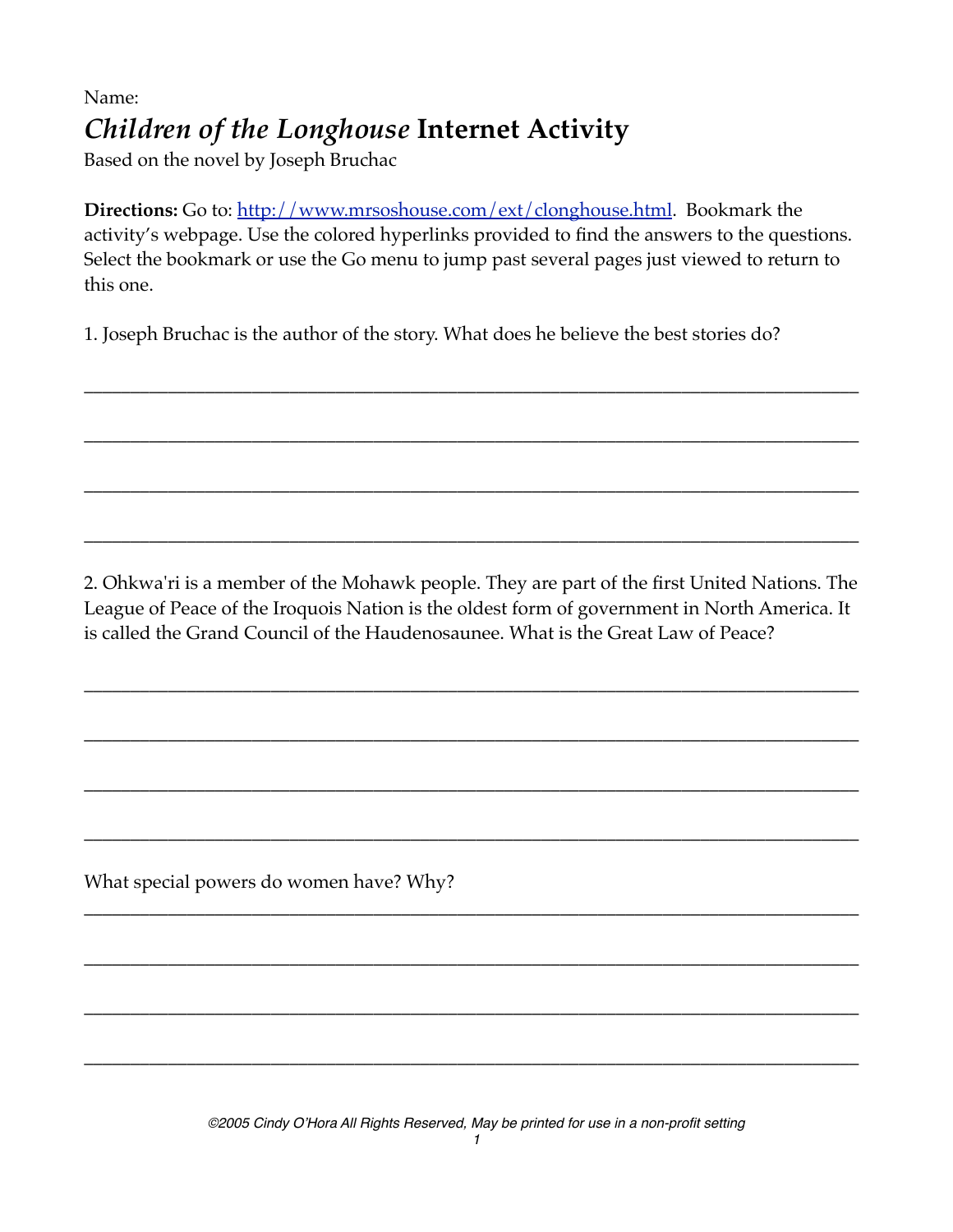**Children of the Longhouse Internet Activity...**

Offline: In what part of the story does Bruchac describe this power the women have.

3. Ohkwa'ri builds himself a lodge. It is so small inside that he must sleep curled in a ball. His family lives in a longhouse. How large were longhouses?

\_\_\_\_\_\_\_\_\_\_\_\_\_\_\_\_\_\_\_\_\_\_\_\_\_\_\_\_\_\_\_\_\_\_\_\_\_\_\_\_\_\_\_\_\_\_\_\_\_\_\_\_\_\_\_\_\_\_\_\_\_\_\_\_\_\_\_\_\_\_\_\_\_\_\_\_\_\_\_\_\_\_\_

\_\_\_\_\_\_\_\_\_\_\_\_\_\_\_\_\_\_\_\_\_\_\_\_\_\_\_\_\_\_\_\_\_\_\_\_\_\_\_\_\_\_\_\_\_\_\_\_\_\_\_\_\_\_\_\_\_\_\_\_\_\_\_\_\_\_\_\_\_\_\_\_\_\_\_\_\_\_\_\_\_\_\_

Compare this to your home or school. Which is larger? You can use your estimation skills to estimate the dimensions of your home. Or you could measure the dimensions of your school and use that for comparison.

4. Otsi:stia harvests strawberries. Write two ways people have used strawberries, other than eating the sweet fruits.

\_\_\_\_\_\_\_\_\_\_\_\_\_\_\_\_\_\_\_\_\_\_\_\_\_\_\_\_\_\_\_\_\_\_\_\_\_\_\_\_\_\_\_\_\_\_\_\_\_\_\_\_\_\_\_\_\_\_\_\_\_\_\_\_\_\_\_\_\_\_\_\_\_\_\_\_\_\_\_\_\_\_\_

\_\_\_\_\_\_\_\_\_\_\_\_\_\_\_\_\_\_\_\_\_\_\_\_\_\_\_\_\_\_\_\_\_\_\_\_\_\_\_\_\_\_\_\_\_\_\_\_\_\_\_\_\_\_\_\_\_\_\_\_\_\_\_\_\_\_\_\_\_\_\_\_\_\_\_\_\_\_\_\_\_\_\_

\_\_\_\_\_\_\_\_\_\_\_\_\_\_\_\_\_\_\_\_\_\_\_\_\_\_\_\_\_\_\_\_\_\_\_\_\_\_\_\_\_\_\_\_\_\_\_\_\_\_\_\_\_\_\_\_\_\_\_\_\_\_\_\_\_\_\_\_\_\_\_\_\_\_\_\_\_\_\_\_\_\_\_

\_\_\_\_\_\_\_\_\_\_\_\_\_\_\_\_\_\_\_\_\_\_\_\_\_\_\_\_\_\_\_\_\_\_\_\_\_\_\_\_\_\_\_\_\_\_\_\_\_\_\_\_\_\_\_\_\_\_\_\_\_\_\_\_\_\_\_\_\_\_\_\_\_\_\_\_\_\_\_\_\_\_\_

5. Native peoples marked the passage of time by the moons. Which moon do the Mohawks say it is this month? Try using the Find command to help you scan the text: Go Edit ... Find or (Macs - Go command key ...f). Enter a keyword in the box. Moon is NOT a good pick. Click the Find button. To Find Again, farther down the page, Go Edit .. Find again or command ...g.

\_\_\_\_\_\_\_\_\_\_\_\_\_\_\_\_\_\_\_\_\_\_\_\_\_\_\_\_\_\_\_\_\_\_\_\_\_\_\_\_\_\_\_\_\_\_\_\_\_\_\_\_\_\_\_\_\_\_\_\_\_\_\_\_\_\_\_\_\_\_\_\_\_\_\_\_\_\_\_\_\_\_\_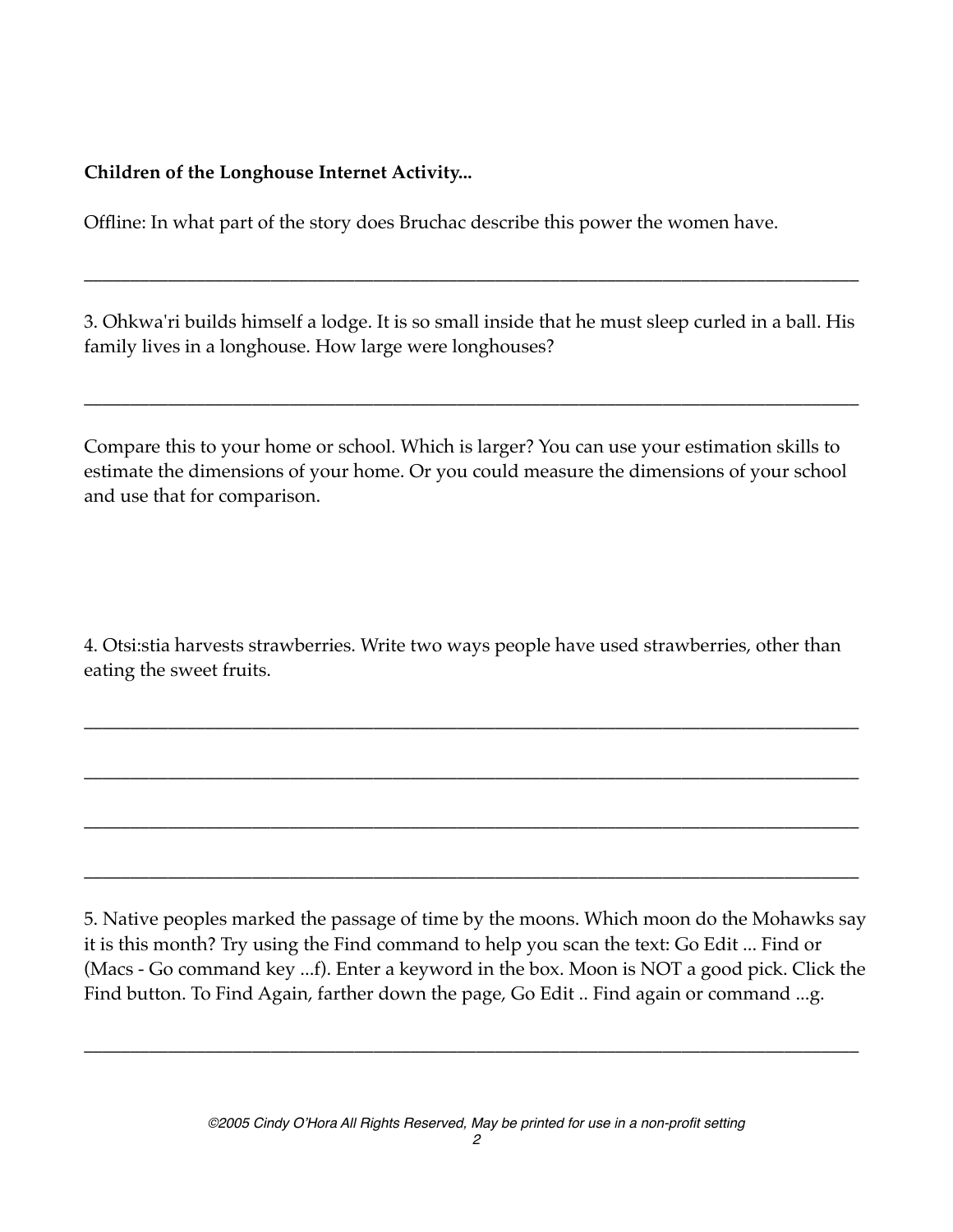## **Children of the Longhouse Internet Activity**

6. Herons Flying tells Otsi:stia and Ohkwari the story of the smallest ball player. She describes the field as a big one. One goal was at the place of the big falls toward the sunset, between the two great lakes. That place does exist. What are the big falls called?

\_\_\_\_\_\_\_\_\_\_\_\_\_\_\_\_\_\_\_\_\_\_\_\_\_\_\_\_\_\_\_\_\_\_\_\_\_\_\_\_\_\_\_\_\_\_\_\_\_\_\_\_\_\_\_\_\_\_\_\_\_\_\_\_\_\_\_\_\_\_\_\_\_\_\_\_\_\_\_\_\_\_\_

Name the two great lakes she mentions.

7. Hand Talker uses his hand to talk because he can no longer speak. Name a group of people who use hand signals to talk to another person.

\_\_\_\_\_\_\_\_\_\_\_\_\_\_\_\_\_\_\_\_\_\_\_\_\_\_\_\_\_\_\_\_\_\_\_\_\_\_\_\_\_\_\_\_\_\_\_\_\_\_\_\_\_\_\_\_\_\_\_\_\_\_\_\_\_\_\_\_\_\_\_\_\_\_\_\_\_\_\_\_\_\_\_

\_\_\_\_\_\_\_\_\_\_\_\_\_\_\_\_\_\_\_\_\_\_\_\_\_\_\_\_\_\_\_\_\_\_\_\_\_\_\_\_\_\_\_\_\_\_\_\_\_\_\_\_\_\_\_\_\_\_\_\_\_\_\_\_\_\_\_\_\_\_\_\_\_\_\_\_\_\_\_\_\_\_\_

\_\_\_\_\_\_\_\_\_\_\_\_\_\_\_\_\_\_\_\_\_\_\_\_\_\_\_\_\_\_\_\_\_\_\_\_\_\_\_\_\_\_\_\_\_\_\_\_\_\_\_\_\_\_\_\_\_\_\_\_\_\_\_\_\_\_\_\_\_\_\_\_\_\_\_\_\_\_\_\_\_\_\_

\_\_\_\_\_\_\_\_\_\_\_\_\_\_\_\_\_\_\_\_\_\_\_\_\_\_\_\_\_\_\_\_\_\_\_\_\_\_\_\_\_\_\_\_\_\_\_\_\_\_\_\_\_\_\_\_\_\_\_\_\_\_\_\_\_\_\_\_\_\_\_\_\_\_\_\_\_\_\_\_\_\_\_

\_\_\_\_\_\_\_\_\_\_\_\_\_\_\_\_\_\_\_\_\_\_\_\_\_\_\_\_\_\_\_\_\_\_\_\_\_\_\_\_\_\_\_\_\_\_\_\_\_\_\_\_\_\_\_\_\_\_\_\_\_\_\_\_\_\_\_\_\_\_\_\_\_\_\_\_\_\_\_\_\_\_\_

\_\_\_\_\_\_\_\_\_\_\_\_\_\_\_\_\_\_\_\_\_\_\_\_\_\_\_\_\_\_\_\_\_\_\_\_\_\_\_\_\_\_\_\_\_\_\_\_\_\_\_\_\_\_\_\_\_\_\_\_\_\_\_\_\_\_\_\_\_\_\_\_\_\_\_\_\_\_\_\_\_\_\_

\_\_\_\_\_\_\_\_\_\_\_\_\_\_\_\_\_\_\_\_\_\_\_\_\_\_\_\_\_\_\_\_\_\_\_\_\_\_\_\_\_\_\_\_\_\_\_\_\_\_\_\_\_\_\_\_\_\_\_\_\_\_\_\_\_\_\_\_\_\_\_\_\_\_\_\_\_\_\_\_\_\_\_

Describe a hand signal you use or have seen used. What is its message?

8. The Mohawk people are also called the Flint People. What is flint?

9. Ohkwa'ri thanks the maple tree for the sweet sap used to make a drink. What is another use people make of maple tree's sap? I bet you have eaten it!

\_\_\_\_\_\_\_\_\_\_\_\_\_\_\_\_\_\_\_\_\_\_\_\_\_\_\_\_\_\_\_\_\_\_\_\_\_\_\_\_\_\_\_\_\_\_\_\_\_\_\_\_\_\_\_\_\_\_\_\_\_\_\_\_\_\_\_\_\_\_\_\_\_\_\_\_\_\_\_\_\_\_\_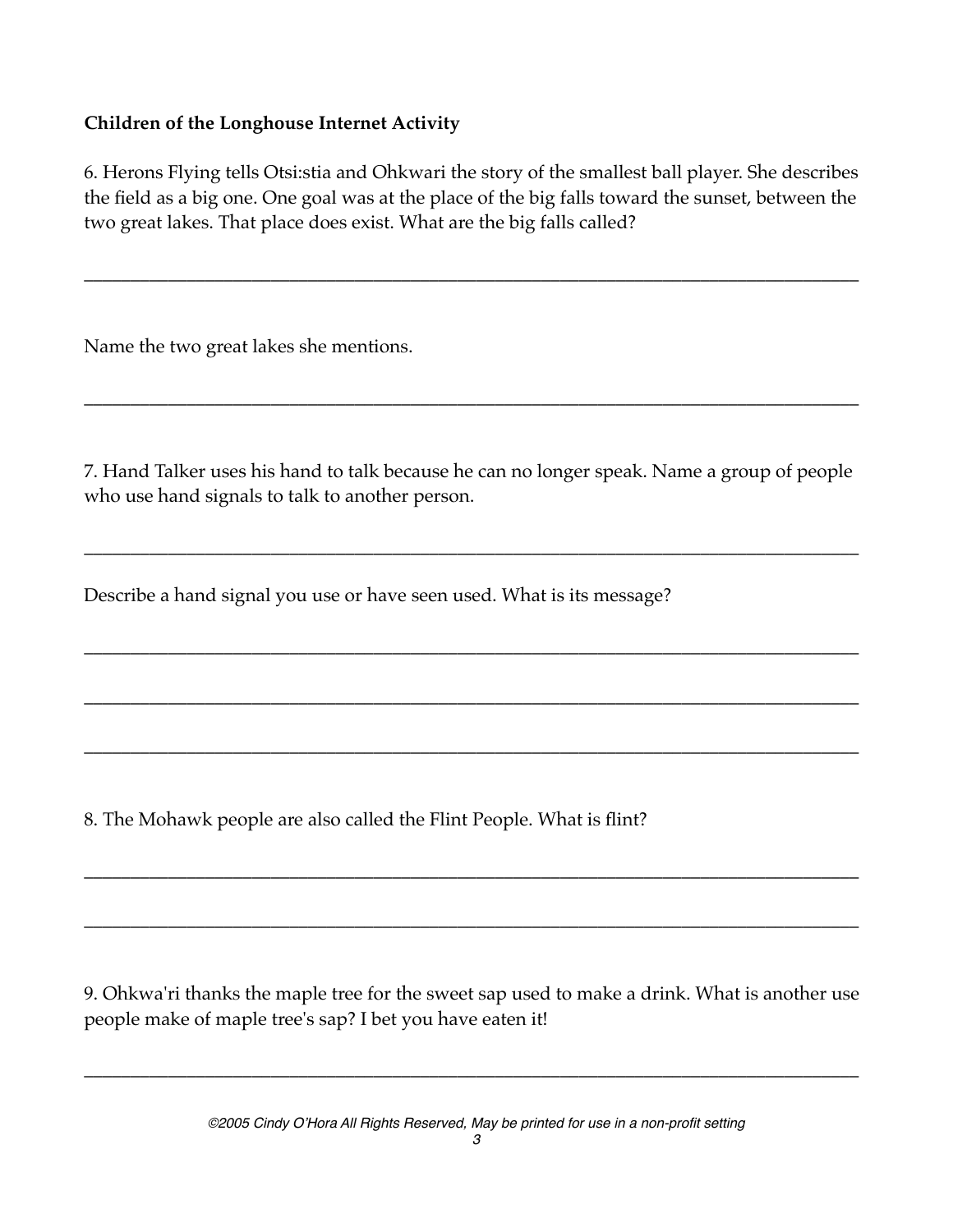10. Otsi:stia is cautioned against telling stories at the wrong time of year. Doing this will anger the Little People. Irish people also tell tales of the Little People. How are the Irish Little People different from the ones described in the story?

\_\_\_\_\_\_\_\_\_\_\_\_\_\_\_\_\_\_\_\_\_\_\_\_\_\_\_\_\_\_\_\_\_\_\_\_\_\_\_\_\_\_\_\_\_\_\_\_\_\_\_\_\_\_\_\_\_\_\_\_\_\_\_\_\_\_\_\_\_\_\_\_\_\_\_\_\_\_\_\_\_\_\_

\_\_\_\_\_\_\_\_\_\_\_\_\_\_\_\_\_\_\_\_\_\_\_\_\_\_\_\_\_\_\_\_\_\_\_\_\_\_\_\_\_\_\_\_\_\_\_\_\_\_\_\_\_\_\_\_\_\_\_\_\_\_\_\_\_\_\_\_\_\_\_\_\_\_\_\_\_\_\_\_\_\_\_

\_\_\_\_\_\_\_\_\_\_\_\_\_\_\_\_\_\_\_\_\_\_\_\_\_\_\_\_\_\_\_\_\_\_\_\_\_\_\_\_\_\_\_\_\_\_\_\_\_\_\_\_\_\_\_\_\_\_\_\_\_\_\_\_\_\_\_\_\_\_\_\_\_\_\_\_\_\_\_\_\_\_\_

11. Ohkwa'ri's quick thinking and correct actions saved Grabber's life. Write the correct first aid to do if someone has a bad cut with lots of bleeding.

\_\_\_\_\_\_\_\_\_\_\_\_\_\_\_\_\_\_\_\_\_\_\_\_\_\_\_\_\_\_\_\_\_\_\_\_\_\_\_\_\_\_\_\_\_\_\_\_\_\_\_\_\_\_\_\_\_\_\_\_\_\_\_\_\_\_\_\_\_\_\_\_\_\_\_\_\_\_\_\_\_\_\_

\_\_\_\_\_\_\_\_\_\_\_\_\_\_\_\_\_\_\_\_\_\_\_\_\_\_\_\_\_\_\_\_\_\_\_\_\_\_\_\_\_\_\_\_\_\_\_\_\_\_\_\_\_\_\_\_\_\_\_\_\_\_\_\_\_\_\_\_\_\_\_\_\_\_\_\_\_\_\_\_\_\_\_

\_\_\_\_\_\_\_\_\_\_\_\_\_\_\_\_\_\_\_\_\_\_\_\_\_\_\_\_\_\_\_\_\_\_\_\_\_\_\_\_\_\_\_\_\_\_\_\_\_\_\_\_\_\_\_\_\_\_\_\_\_\_\_\_\_\_\_\_\_\_\_\_\_\_\_\_\_\_\_\_\_\_\_

\_\_\_\_\_\_\_\_\_\_\_\_\_\_\_\_\_\_\_\_\_\_\_\_\_\_\_\_\_\_\_\_\_\_\_\_\_\_\_\_\_\_\_\_\_\_\_\_\_\_\_\_\_\_\_\_\_\_\_\_\_\_\_\_\_\_\_\_\_\_\_\_\_\_\_\_\_\_\_\_\_\_\_

\_\_\_\_\_\_\_\_\_\_\_\_\_\_\_\_\_\_\_\_\_\_\_\_\_\_\_\_\_\_\_\_\_\_\_\_\_\_\_\_\_\_\_\_\_\_\_\_\_\_\_\_\_\_\_\_\_\_\_\_\_\_\_\_\_\_\_\_\_\_\_\_\_\_\_\_\_\_\_\_\_\_\_

\_\_\_\_\_\_\_\_\_\_\_\_\_\_\_\_\_\_\_\_\_\_\_\_\_\_\_\_\_\_\_\_\_\_\_\_\_\_\_\_\_\_\_\_\_\_\_\_\_\_\_\_\_\_\_\_\_\_\_\_\_\_\_\_\_\_\_\_\_\_\_\_\_\_\_\_\_\_\_\_\_\_\_

12. Consider this list of animals that are mentioned in the story. Select one and write three facts about it. Use your favorite search engine to look for the info on the Internet. (bat, flying squirrel, rattlesnake, deer, beaver, wolf, heron, bear, rabbit, turtle, porcupine, duck, swallow, redtail hawk, broad winged hawk, panther, swallow

\_\_\_\_\_\_\_\_\_\_\_\_\_\_\_\_\_\_\_\_\_\_\_\_\_\_\_\_\_\_\_\_\_\_\_\_\_\_\_\_\_\_\_\_\_\_\_\_\_\_\_\_\_\_\_\_\_\_\_\_\_\_\_\_\_\_\_\_\_\_\_\_\_\_\_\_\_\_\_\_\_\_\_

\_\_\_\_\_\_\_\_\_\_\_\_\_\_\_\_\_\_\_\_\_\_\_\_\_\_\_\_\_\_\_\_\_\_\_\_\_\_\_\_\_\_\_\_\_\_\_\_\_\_\_\_\_\_\_\_\_\_\_\_\_\_\_\_\_\_\_\_\_\_\_\_\_\_\_\_\_\_\_\_\_\_\_

\_\_\_\_\_\_\_\_\_\_\_\_\_\_\_\_\_\_\_\_\_\_\_\_\_\_\_\_\_\_\_\_\_\_\_\_\_\_\_\_\_\_\_\_\_\_\_\_\_\_\_\_\_\_\_\_\_\_\_\_\_\_\_\_\_\_\_\_\_\_\_\_\_\_\_\_\_\_\_\_\_\_\_

\_\_\_\_\_\_\_\_\_\_\_\_\_\_\_\_\_\_\_\_\_\_\_\_\_\_\_\_\_\_\_\_\_\_\_\_\_\_\_\_\_\_\_\_\_\_\_\_\_\_\_\_\_\_\_\_\_\_\_\_\_\_\_\_\_\_\_\_\_\_\_\_\_\_\_\_\_\_\_\_\_\_\_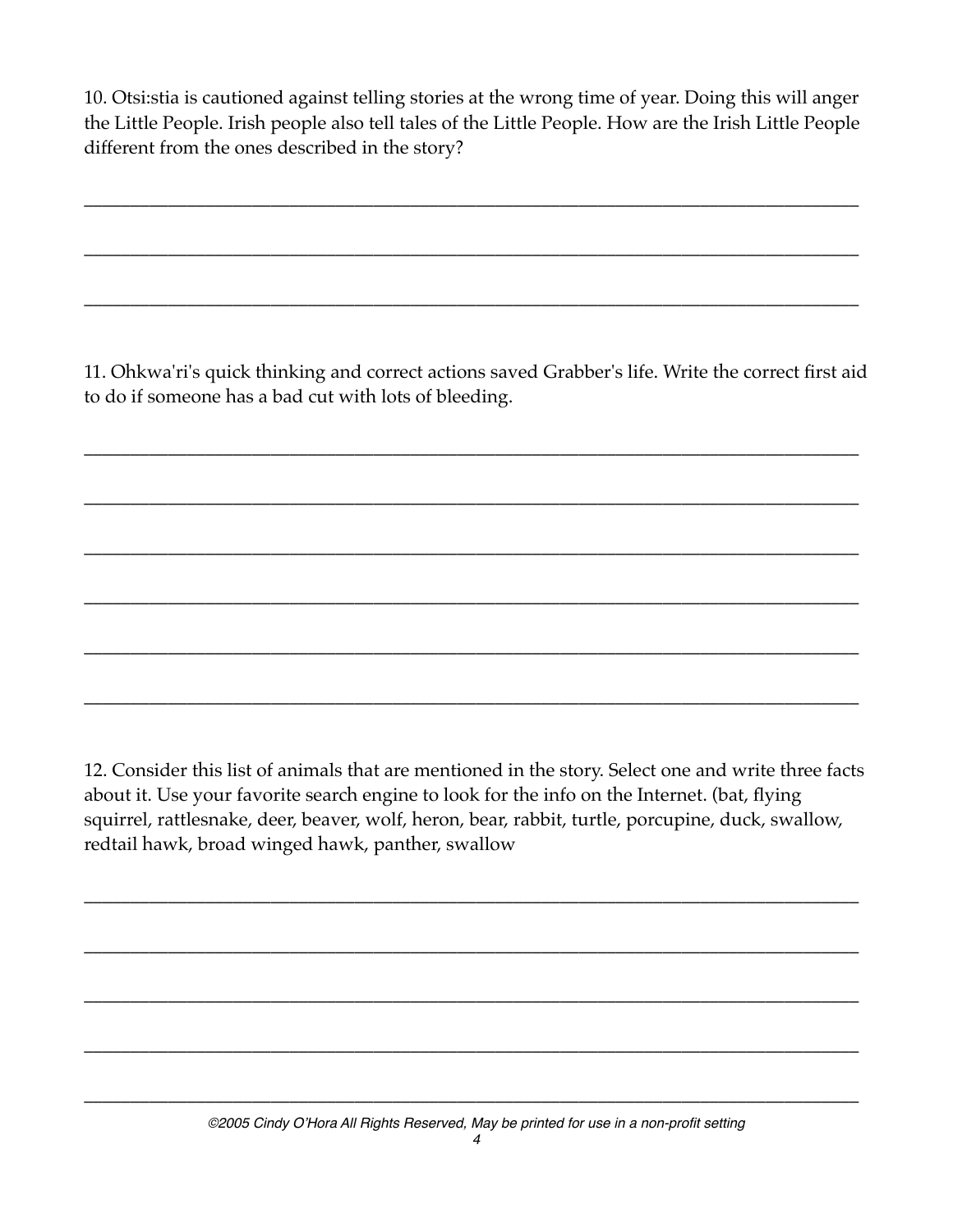|  |  | animal facts continued |
|--|--|------------------------|
|--|--|------------------------|

What is the percentage of these animals that can be found in your community?

13. Write this Mohawk greeting. Include your name. http://www.ipl.org/div/hello/

Offline: Try saying it to a peer.

14. Mr. Bruchac has written many books. Consider this list of them. Which one sounds interesting to you? Why?

©2005 Cindy O'Hora All Rights Reserved, May be printed for use in a non-profit setting